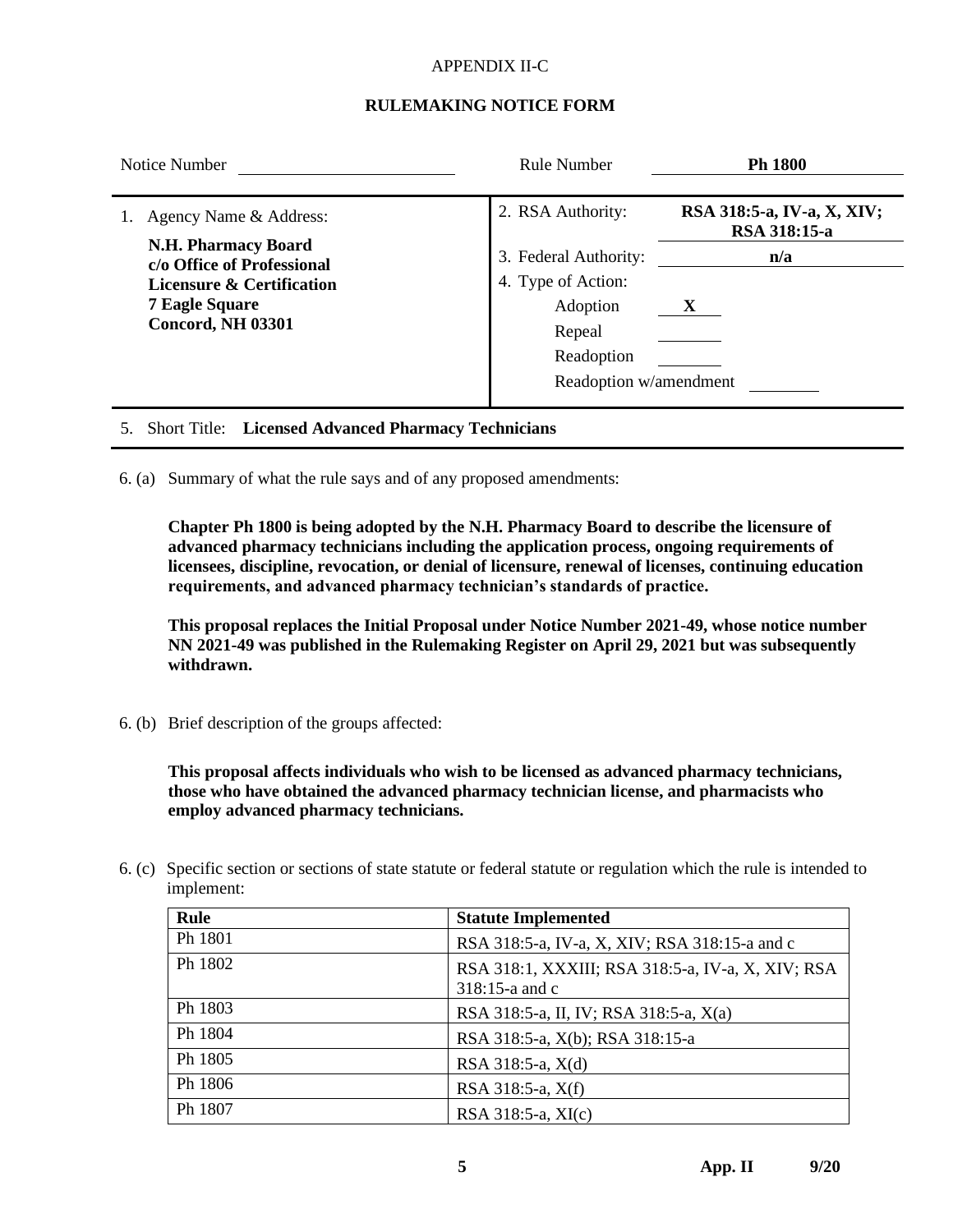## APPENDIX II-C (Continued)

# **RULEMAKING NOTICE FORM - Page 2**

7. Contact person for copies and questions including requests to accommodate persons with disabilities:

| Name:                                                                                                                                |                                                                                                                                                                    | <b>Tina M. Kelley</b>                                                                                                                                                                                                         |                                                                                                                |                                                                                      |  | Title:                  | <b>Program Specialist IV</b>                                                                                                                                                                                                                                                                                                                    |  |  |
|--------------------------------------------------------------------------------------------------------------------------------------|--------------------------------------------------------------------------------------------------------------------------------------------------------------------|-------------------------------------------------------------------------------------------------------------------------------------------------------------------------------------------------------------------------------|----------------------------------------------------------------------------------------------------------------|--------------------------------------------------------------------------------------|--|-------------------------|-------------------------------------------------------------------------------------------------------------------------------------------------------------------------------------------------------------------------------------------------------------------------------------------------------------------------------------------------|--|--|
| Address:<br><b>Office of Professional</b><br><b>Licensure and Certification</b><br><b>7 Eagle Square</b><br><b>Concord, NH 03301</b> |                                                                                                                                                                    |                                                                                                                                                                                                                               | Phone #:                                                                                                       | $(603)$ 271-5247                                                                     |  |                         |                                                                                                                                                                                                                                                                                                                                                 |  |  |
|                                                                                                                                      |                                                                                                                                                                    |                                                                                                                                                                                                                               | Fax#:                                                                                                          | $(603)$ 271-0597                                                                     |  |                         |                                                                                                                                                                                                                                                                                                                                                 |  |  |
|                                                                                                                                      |                                                                                                                                                                    |                                                                                                                                                                                                                               | E-mail:                                                                                                        | OPLC-Rules@oplc.nh.gov                                                               |  |                         |                                                                                                                                                                                                                                                                                                                                                 |  |  |
|                                                                                                                                      |                                                                                                                                                                    |                                                                                                                                                                                                                               |                                                                                                                |                                                                                      |  | dial $711$ (in NH)      | TTY/TDD Access: Relay NH 1-800-735-2964 or                                                                                                                                                                                                                                                                                                      |  |  |
| 8.                                                                                                                                   | Deadline for submission of materials in writing or, if practicable for the agency, in the electronic format<br>Monday, January 31, 2022 at 4:00 p.m.<br>specified: |                                                                                                                                                                                                                               |                                                                                                                |                                                                                      |  |                         |                                                                                                                                                                                                                                                                                                                                                 |  |  |
|                                                                                                                                      | Fax                                                                                                                                                                |                                                                                                                                                                                                                               | $\boxtimes$ E-mail                                                                                             |                                                                                      |  | Other format (specify): |                                                                                                                                                                                                                                                                                                                                                 |  |  |
|                                                                                                                                      | 9. Public hearing scheduled for:                                                                                                                                   |                                                                                                                                                                                                                               |                                                                                                                |                                                                                      |  |                         |                                                                                                                                                                                                                                                                                                                                                 |  |  |
|                                                                                                                                      |                                                                                                                                                                    | Date and Time:                                                                                                                                                                                                                |                                                                                                                | Thursday, January 20, 2022 at 9:30 a.m.                                              |  |                         |                                                                                                                                                                                                                                                                                                                                                 |  |  |
|                                                                                                                                      | <b>Office of Professional Licensure and Certification</b><br>Place:<br>7 Eagle Square, Concord NH 03301                                                            |                                                                                                                                                                                                                               |                                                                                                                |                                                                                      |  |                         |                                                                                                                                                                                                                                                                                                                                                 |  |  |
|                                                                                                                                      |                                                                                                                                                                    |                                                                                                                                                                                                                               |                                                                                                                | 10. Fiscal Impact Statement (Prepared by Legislative Budget Assistant)               |  |                         |                                                                                                                                                                                                                                                                                                                                                 |  |  |
|                                                                                                                                      | FIS#                                                                                                                                                               |                                                                                                                                                                                                                               |                                                                                                                | 21:137 , dated 12-7-2021                                                             |  |                         |                                                                                                                                                                                                                                                                                                                                                 |  |  |
|                                                                                                                                      | 1.                                                                                                                                                                 | Comparison of the costs of the proposed rule(s) to the existing rule(s):<br>Not applicable as these are new rules.                                                                                                            |                                                                                                                |                                                                                      |  |                         |                                                                                                                                                                                                                                                                                                                                                 |  |  |
|                                                                                                                                      | 2.                                                                                                                                                                 |                                                                                                                                                                                                                               | Cite the Federal mandate. Identify the impact on state funds:<br>No federal mandate, no impact on state funds. |                                                                                      |  |                         |                                                                                                                                                                                                                                                                                                                                                 |  |  |
|                                                                                                                                      | 3.                                                                                                                                                                 | Cost and benefits of the proposed rule(s):<br>The proposed rules establish a licensing fee for Licensed Advanced Pharmacy<br>Technicians in the amount of \$150 for a two-year duration as well as a renewal fee of<br>\$100. |                                                                                                                |                                                                                      |  |                         |                                                                                                                                                                                                                                                                                                                                                 |  |  |
|                                                                                                                                      |                                                                                                                                                                    | A.                                                                                                                                                                                                                            |                                                                                                                | To State general or State special funds:<br>proposed certification and renewal fees. |  |                         | There will be no direct impact on the State general fund, however after paying all<br>costs and salaries associated with the Office, any remaining balance in the fund<br>lapses to the general fund at the close of each biennium. There will be additional<br>revenue to the office of professional licensure and certification fund from the |  |  |